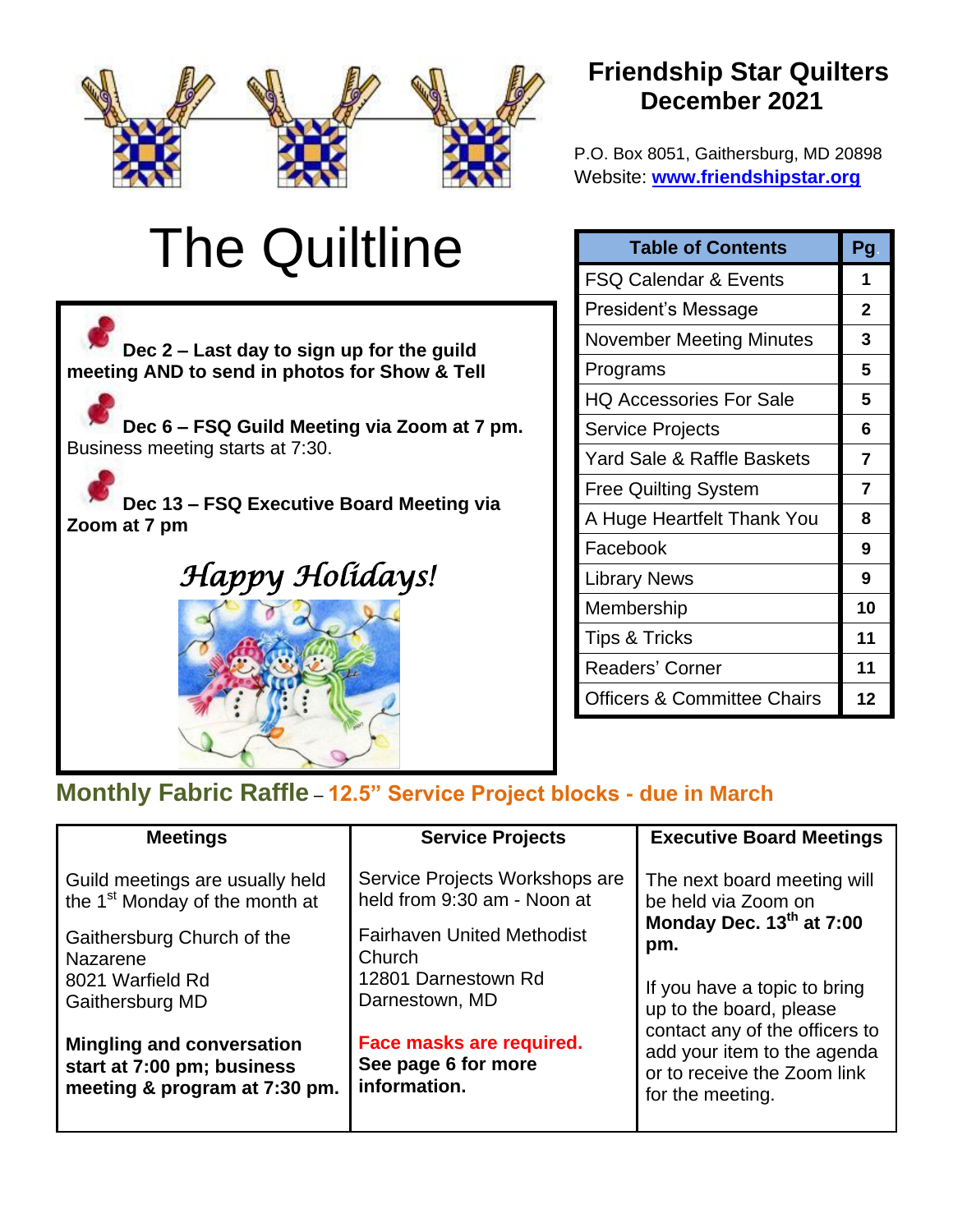

"At this season of the year, darkness is a more insistent thing than cold. The days are short as any dream."

#### ― **E.B. White**

Our house recently is in even more chaos than usual, but for a good reason. Just before Thanksgiving, we adopted two kittens from the Montgomery County shelter. Starburst and Snickers are...busy. It had been a long time since we had a kitten in the house, and I'd forgotten just how inquisitive they are! So I'm currently on a mission to put away all of the pincushions- because pins were a discovery.





Starburst **Starburst** Starburst **Starburst** Starburst **Starburst** Starburst **Starburst** Starburst **Starburst** Starburst **Starburst** Starburst **Starburst** Starburst **Starburst** Starburst **Starburst** Starburst **Starburst** St

And it **is** dark these days – time to start putting in time with the light box in the morning. Those light exposure minutes are a good time to do some mindless sewing and inventorying of UFOs. It was NOT a great year of finishing here in the Barnard household, but I hope (as always!) to make a bigger dent next year.

In this holiday season, please enjoy whatever holiday(s) you celebrate. I treasure this guild, and am thankful for it each and every year. Our celebrations this year are a little different (again), but I'm happy that we're all here to celebrate.

Yours in Quilting,

**Michele**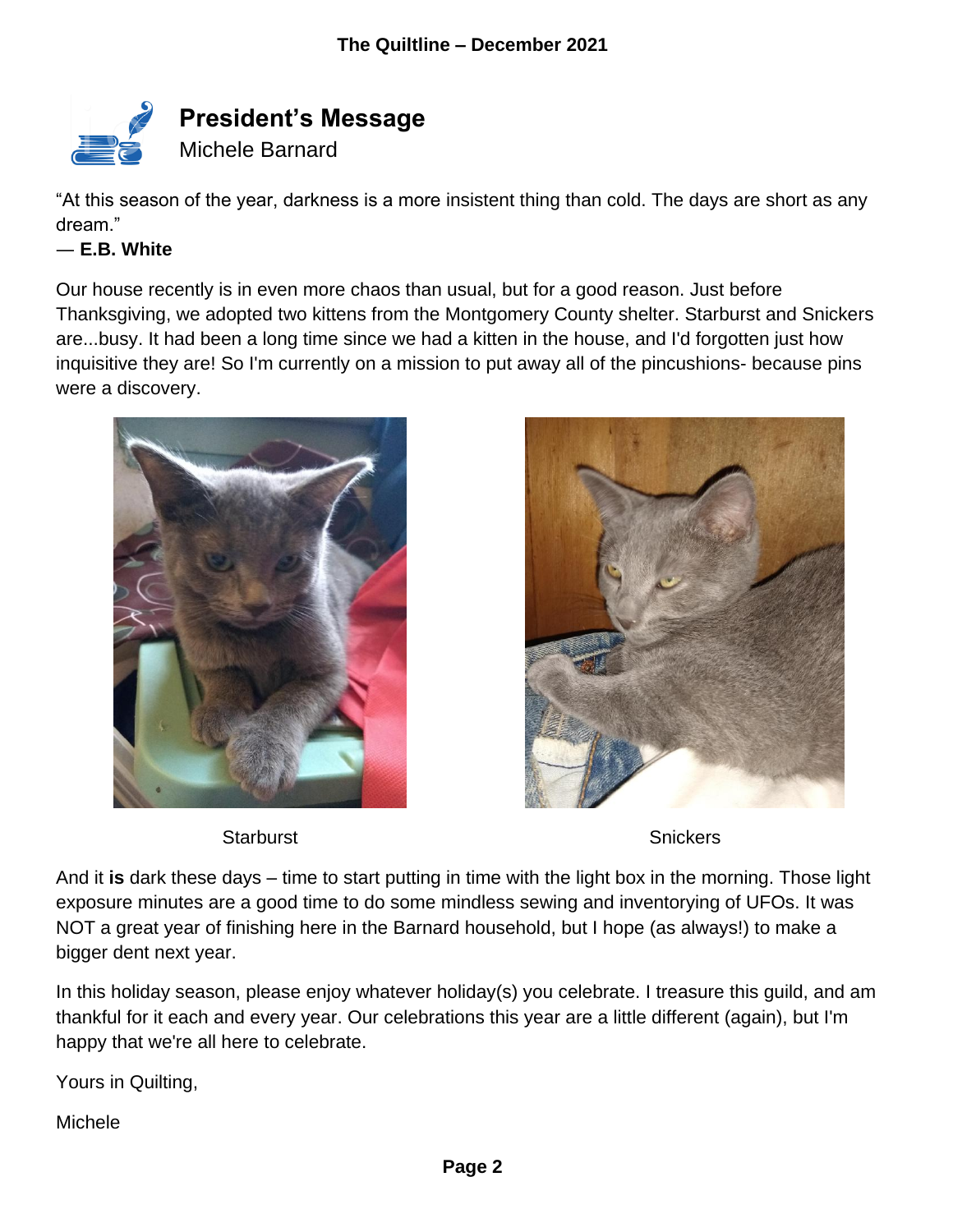

# **November Guild Minutes**

Peggy Weidman

President Michele Barnard called the meeting to order at 7:30 PM, welcomed everyone to the Yard Sale meeting, and announced that the business meeting will be kept short so there will be more time to shop. The December meeting will be on Zoom. Michele asked any new members to introduce themselves and one new member did. The Membership Chair was not available and Michele asked anyone with membership applications to mail them in. Guests were welcomed and invited to talk to FSQ members about the Guild.

#### **Business Meeting**

**Meeting Minutes:** The October FSQ Meeting Minutes were approved as submitted.

#### **ANNOUNCEMENTS**

#### **MidAtlantic Quilt Festival -Michele**

The MidAtlantic Quilt Festival will be from February 24 to 27 at the Hampton Roads Convention Center. Gerda Sherwood and Carol Carrier have manned the Raffle Quilt table in previous years, but will not be able to do it on their own this year, so volunteer helpers are needed.

#### **COMMITTEE REPORTS**

#### **Fabric Raffle – Liz Plantz**

The December Raffle was to be for service projects, but since that will now be a Zoom meeting, the service project raffle will be moved to the next in person meeting (March).

#### **Programs – Cathy Miller**

December, January, and February meetings will be by Zoom. There are some great speakers signed up, Veruschka Zarate in December, Karen Combs in January, and Debbie Wendt in February. Cathy reminded members that it is necessary to sign up in advance for Zoom meetings. If a friend would like to attend, send Cathy their email address and she will make sure they get the Zoom link. Guests get 1 free meeting. It is \$5.00 for additional meetings.

#### **Email Hack – Jane Phillips**

Jane apologized for a recent hack of her email account that resulted in spam email being delivered to many FSQ members. She has taken measures to ensure it doesn't happen again. Members were reminded that it is important to change your email password and empty your server email trash when your account gets hacked.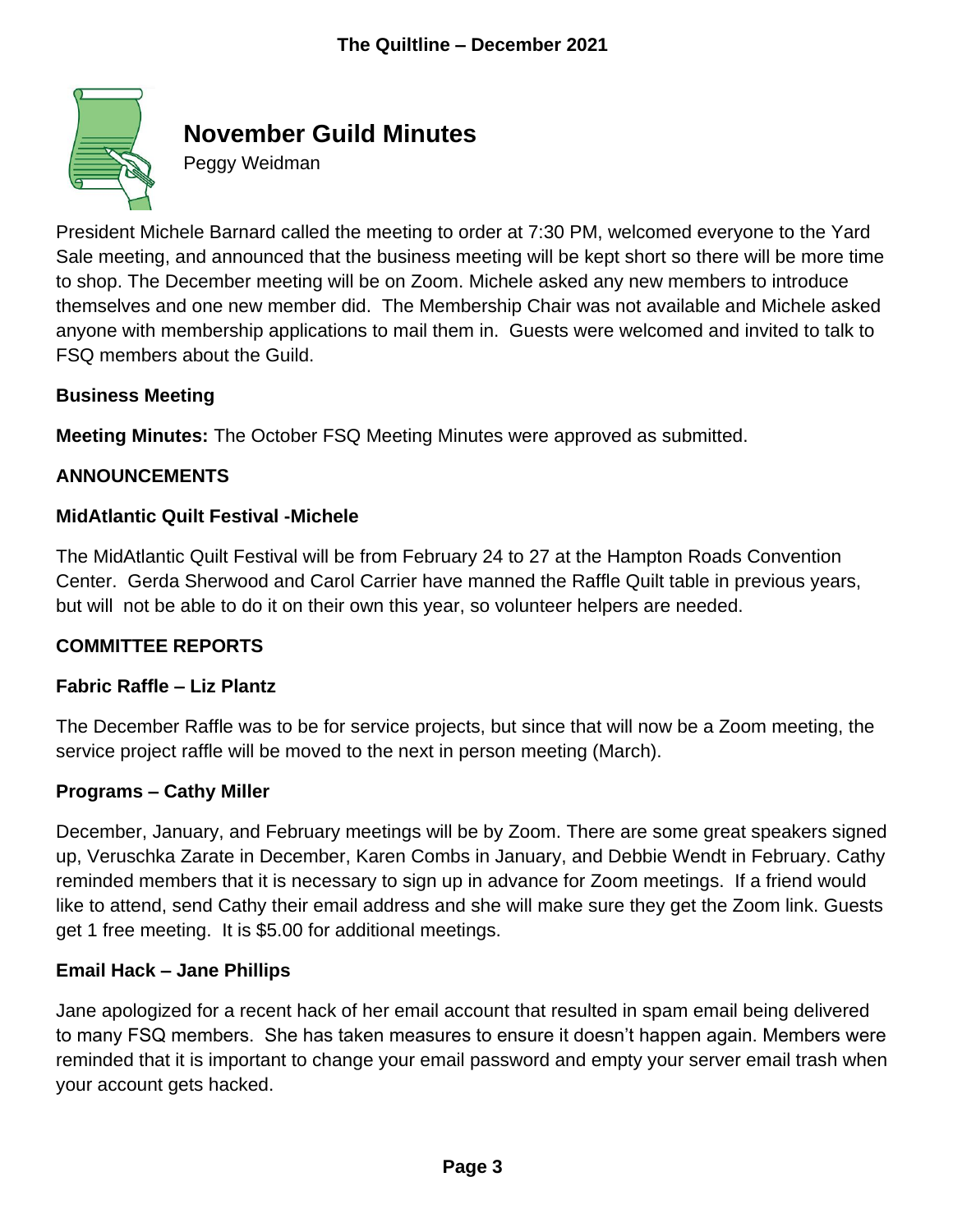#### **Yard Sale – Jennifer Rossmere and Peggy Weidman**

Jennifer thanked everyone who helped in so many ways from donating to moving the donations in order to make the Yard Sale happen. She was really impressed by the volunteer spirit and generosity of so many. She also acknowledged several large donations. These came from Ray Parrok and his wife Franny, Nimble Fingers, and Lee Ewing on behalf of his wife Renee. Jennifer also acknowledged the tireless efforts of the Yard Sale Committee and especially Carmen Sesvold, who stored most of the donations in her home for almost 2 years.

Peggy Weidman then gave a few reminders about the Yard Sale: Masks are required, only cash or checks are accepted, all fabric items are being sold by the pound, keep fabric separate from everything else, yardage is color coded and the codes posted on the tables, take your fabric bag to be weighed, and don't forget to take a free book and pattern before checking out.

#### **The meeting was adjourned at 7:46 PM**

The next meeting will take place on December 6, 2021 at 7:30 PM. This will be Zoom Meeting. Be sure to sign up in advance when you receive the invitation.

**Note:** The next Executive Board Meeting is Monday, December 13, 2021 at 7 PM by Zoom. Anyone interested in attending is welcome. Contact the Zoom host Teresa Peterson to receive the Zoom link to the meeting.

Respectfully submitted,

Peggy Weidman, Secretary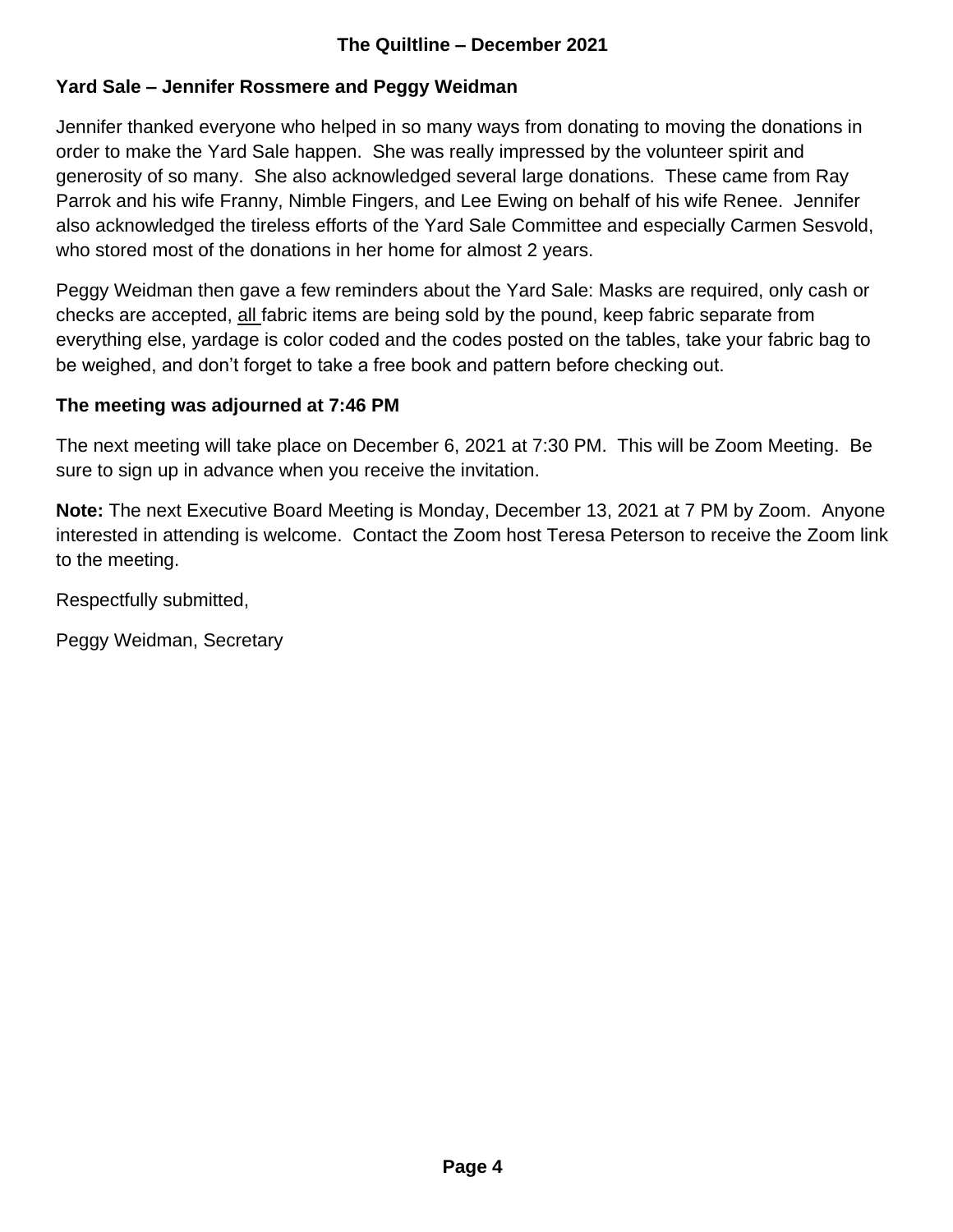

Don't forget to signup for the Zoom call. I want to thank Lorie Coston for her suggestions for this month and Feb. speakers.

Veruschka Zarate of Pride & Joy Quilting will be our Zoom speaker on Dec 6, 2021.

Veruschka began her quilting journey in 2016, shortly after having her two sons. She decided to dedicate herself to the education and raising of her two precious boys and set aside her professional career in Marriage & Family Therapy. Along the way, she developed a love of quilting and later a passion for Foundation Paper Piecing (FPP).

Wanting to integrate her calling to uplift others, she dedicates herself to developing and creating FPP pieces that inspire, encourage and empower. Veruschka greatly enjoys teaching FPP techniques via her modern patterns.

Her presentation will detail the quilting journey and upcoming projects of Pride & Joy Quilting. From traditional quilt piecing to falling in love with FPP; she will explore how she is using FPP to bring about fresh and modern pieces for quilters to make. Veruschka will discuss her development as a quilt maker and designer, sharing all sorts of tips, tricks and techniques she has learned along the way. She will also do a trunk show of her large-scale FPP pieces as well as upcoming projects.

### **For Sale**

Handi Quilter Sweet Sixteen Accessories, gently used:

- HQ Sweet Sixteen Table Overlay. (Originally over \$80.)
- HQ Sweet Sixteen TruStitch stitch regulator. (Originally over \$800.)
- HQ Sweet Sixteen 18" Table Extension. (Originally over \$200.)

**\$500 for all three items, which work well together. Will deliver**.

May also fit and be compatible with Baby Lock 16" sit-down Tiara.

Contact [KayCampbellAnderson@gmail.com](mailto:KayCampbellAnderson@gmail.com)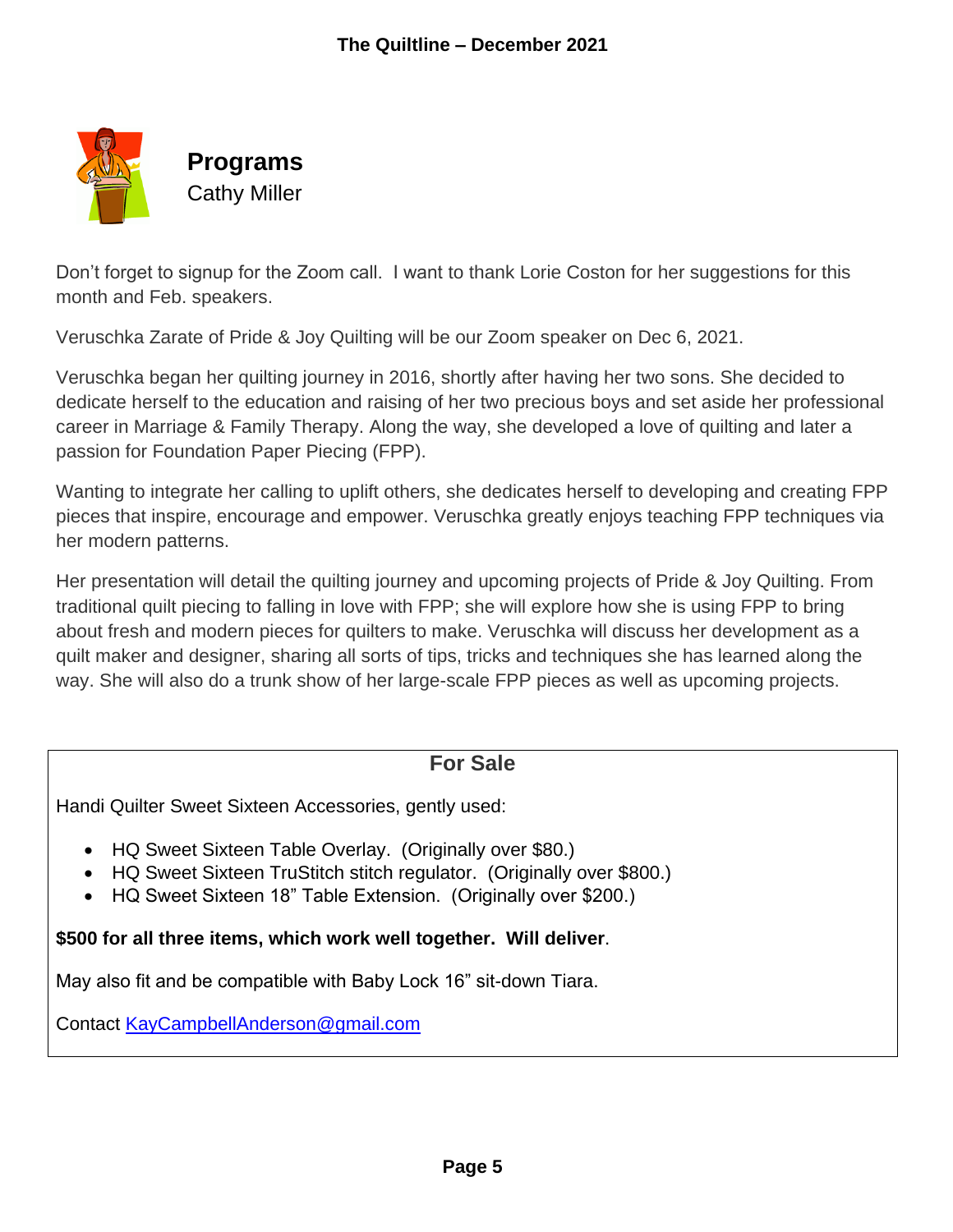

# **Service Projects**

Anne Weaver and Nancy Brennan

November was a busy month for Service Projects, with 2 workshops and 2 quilt deliveries. We delivered 25 quilts to Comfort Cases, to be included in backpacks going to children entering foster care all over the United States, as well as 23 quilts to A Wider Circle, which provides household goods and furnishings to families moving from homelessness into stable housing.

FSQ members' generosity has enabled us to emphasize the "giving" in Thanksgiving, not only in November, but all year along. Thanks to all of you!

We are halfway through our "quilt year" which runs from June 1 through May 31. So far, in the past 6 months, we have made and donated the following:

**305** quilts

**272** preemie quilts

**100** preemie hats

**163** pillowcases

**80** placemats

Everyone is welcome at Service Projects workshops. We meet twice a month, from 9:30 am until noon, at Fairhaven United Methodist Church, 12801 Darnestown Road (Route 28), about ½ mile west of Quince Orchard HS. You can either bring a sewing machine or just bring yourself. There's always plenty to do.

Our December dates are Thursday, December 2, and Thursday, December 16. Bring a friend!

Contact Nance Brennan or Anne Weaver for questions or more details.

## **FREE**

#### **John Flynn Multi-Frame Quilting System**

For machine or hand quilting. No pinning or basting needed.

Includes instructional DVD. <https://www.flynnquilt.com/>

Contact [KayCampbellAnderson@gmail.com](mailto:KayCampbellAnderson@gmail.com)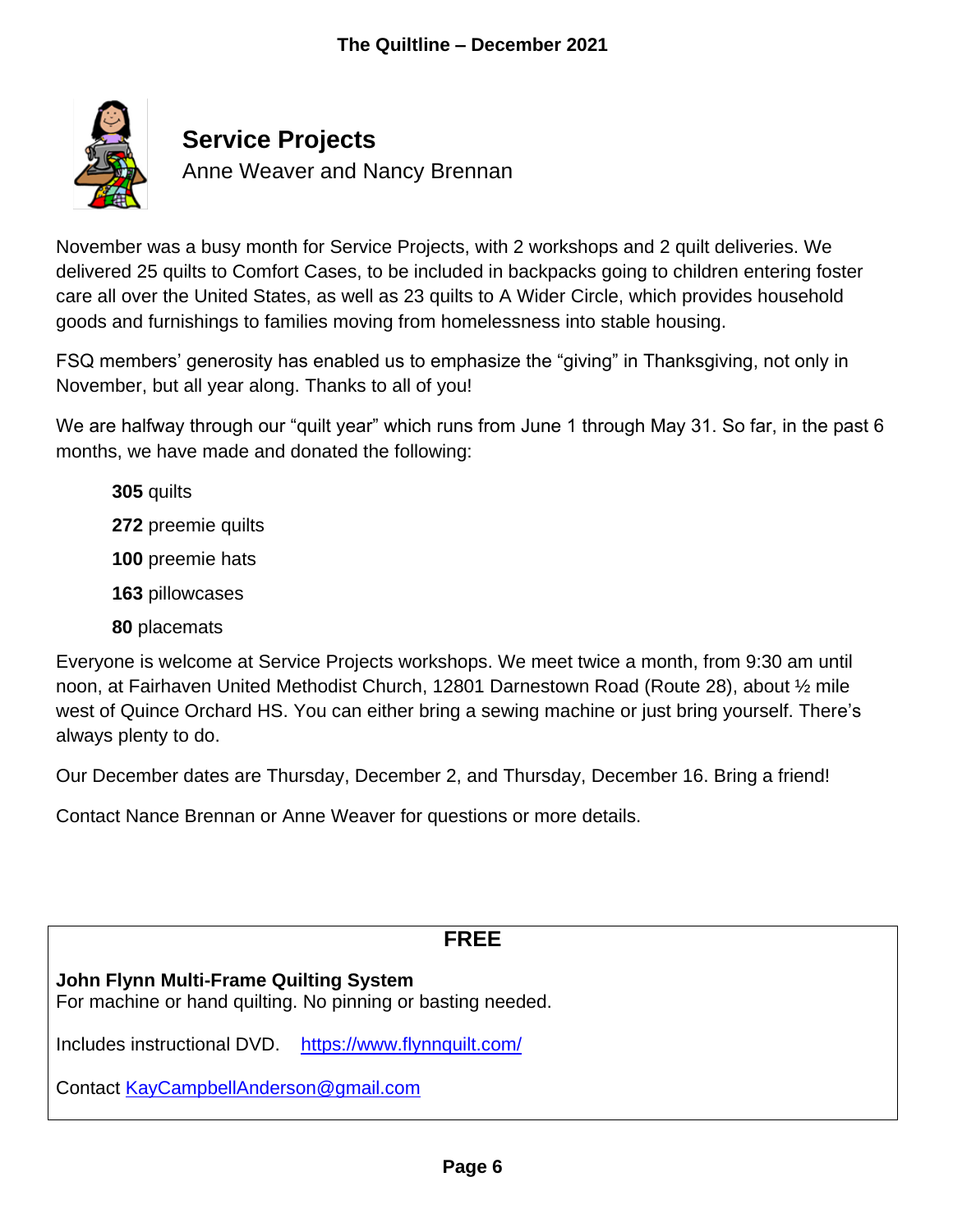

# **Yard Sale Thank You**

**The Yard Sale Committee**: Wendy Bauman, Mary Anne Bruce, Carmen Contreras-Sesvold, Jennifer Rossmere and Peggy Weidman

The Yard Sale was a huge success!!!! We sold lots of fabric and notions, and there was a fun atmosphere as people marveled at all the wonderful items for the taking. There were lots of visitors finding treasures and we hope you did as well. Also, we are thrilled to announce the Yard Sale made \$5,185 for the guild.

It was with your help that we had such a wonderful Yard Sale. We thank you so much for generously donating fabric and other items, measuring and labeling fabric, storing fabric at your house, sorting, carrying countless boxes loading and unloading the U-Haul, making sure everything was set up and organized, being cashiers, shopping at the Sale and helping to clean up; even taking all the cardboard home with you to recycle. We have been touched and amazed by how many of you have helped us along the way, offering your time and efforts to support this endeavor.

A huge thank you to Carmen and her family for storing the bulk of the items at their house for almost two years.

I also want to acknowledge and thank JoAnne DuChez, DeVeda Powell and Meg Tison for laying the groundwork for the Yard Sale. We built on what they had done in the past and appreciated all their guidance.

It is a testament to just how wonderful this guild is that so many people have helped to make this Yard Sale a success. Thank you.



# **Raffle Baskets Update**

Karen Slayton

The winners of the Yard Sale Raffle Baskets were Donna Dunn, Cathy Miller and Ellen Robinson. The baskets raised a total of \$274.00, with all proceeds going to the guild. Thanks again to the Sewfisticated Ladies mini group and the Yard Sale Committee.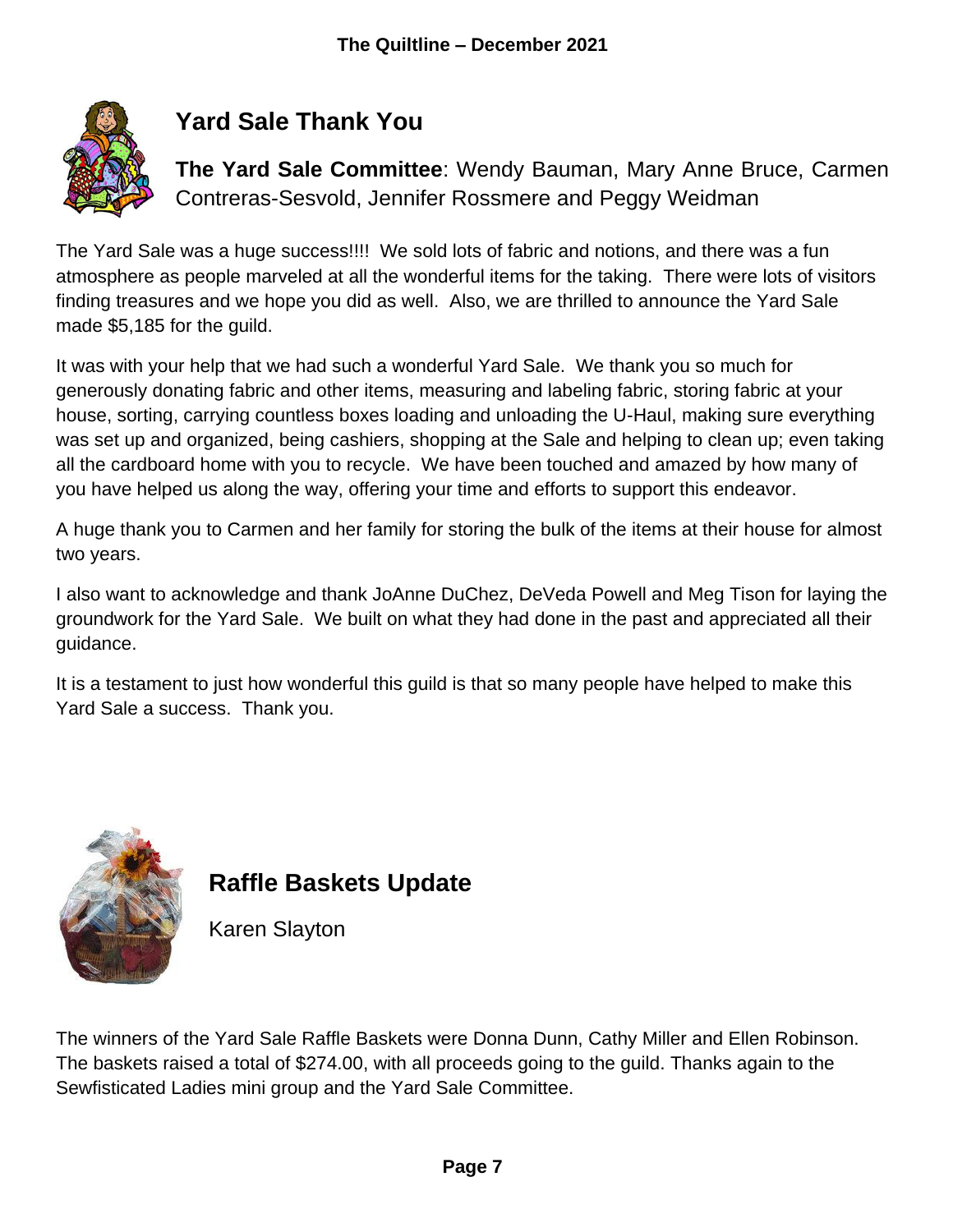

# **A Huge Heartfelt Thank You**

Cathy Miller and the Truth & Hope group in Poolesville

A huge "Thank you" to all of Friendship Star, and an especially big "Thank You" to Joanne, Meg, Anne and Nance of Service Projects and to Jane Phillips. Your donations are put to good and charitable use.

As many of you know I have been collecting used T-shirts and fabric donations to be used by the Truth & Hope group. We are very grateful for all the things you've sent our way. I just wanted to let you know the things we've been able to do with your donations and the generosity of others.

Our items are mostly carried by missionaries to second and third world countries. In 2019 the items listed in the following paragraphs were sent to Peru, India, Mexico, Kenya, Burundi, Honduras, Colombia, Dominican Republic, Nicaragua, the Middle East and to local children in Montgomery and Frederick counties.

In 2019, we sent: 71 comforters/quilts/afghans, 611 kit/tote bags, 76 backpack bags, 5 baskets of toys, 5 homemade soaps, 41 baby bundles (which include diapers made from T-shirts), 8 pairs of eye glasses, 66 school packs, 60 health kits, and 11 pieces of luggage. (We pack old luggage, which is taken by volunteers to distribute the items. That's cheaper than shipping them.)

In addition, we have sent items to the Cumberland Valley Relief Center in Marion, PA for their charitable efforts. In 2019 we sent 20 bags, 12 boxes and 5 bolts of fabric, 2 bags of denim for rug making, 3 bags of batting, 2 boxes and 1 bag for their thrift shop and 4 tied quilts.

Despite the travel restrictions due to COVID we have sent the following items in 2020 and 2021 to the Middle East, Peru, Philippines, Western Upper Montgomery County Org. (WUMCO), Operation Christmas Child, Frederick County, Colombia, Uganda, India, and Rockingham County (Virginia): 125 kit/tote bags, 2 baskets of toys, 49 baby bundles, 10 health kits, 3 carryover cookers**\*** , 33 comforts, 2 boxes children's clothing, 1 set of curtains, 3 comforts with stuffed animals, 150 health kits, 23 suitcases, 21 packs of toddler clothing, 25 toddler comforts, 9 small afghans, 22 blankets, 100 school packs, 107 pillowcases, 14 boxes of crayons, 61 street packs (kits bags with fleece blankets and a small toy for street children in India), and 7 baby quilts.

Thank you again for all you've contributed.

**\***(Note: A carryover cooker is a large bag that is used to reduce cooking time over the fire. A pot of food is brought to boiling and then put into the carryover cooker, which has been insulated with local materials (even leaves!). It will finish cooking in the bag, thus saving fuel, exposing the women to less smoke and allowing them to spend less time tending the pot.)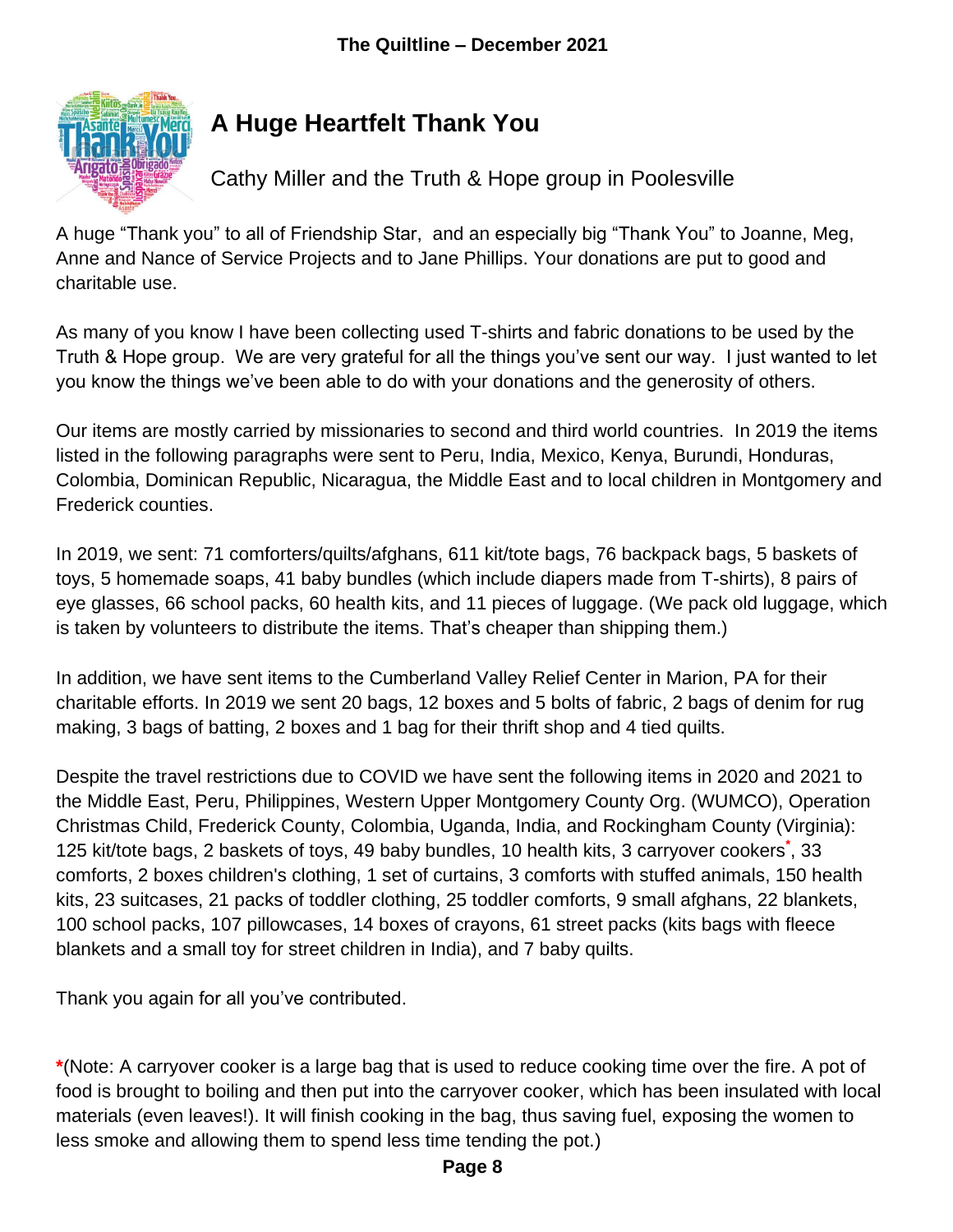

Did you know that FSQ has a Facebook page? If you are on FB, why not like our page: [https:// facebook.com/FriendshipStarQuilters/.](http://www.facebook.com/FriendshipStarQuilters/)

If you aren't on Facebook, the page is "public" so you can still view it just by going to the link above.

We will be posting meeting reminders and other items that might interest to you. If there is something you think might be interesting to others - quilting related of course - please contact us and we will get it posted [\(facebook@friendshipstar.org\)](mailto:facebook@friendshipstar.org).



**Library News** Rosie Hormuth and Liz Lawrence

The library is open for all FSQ in-person meetings! Please drop by our tables, page through a few books, and make a couple selections to take home for a month. We have lots to inspire and get your creativity flowing.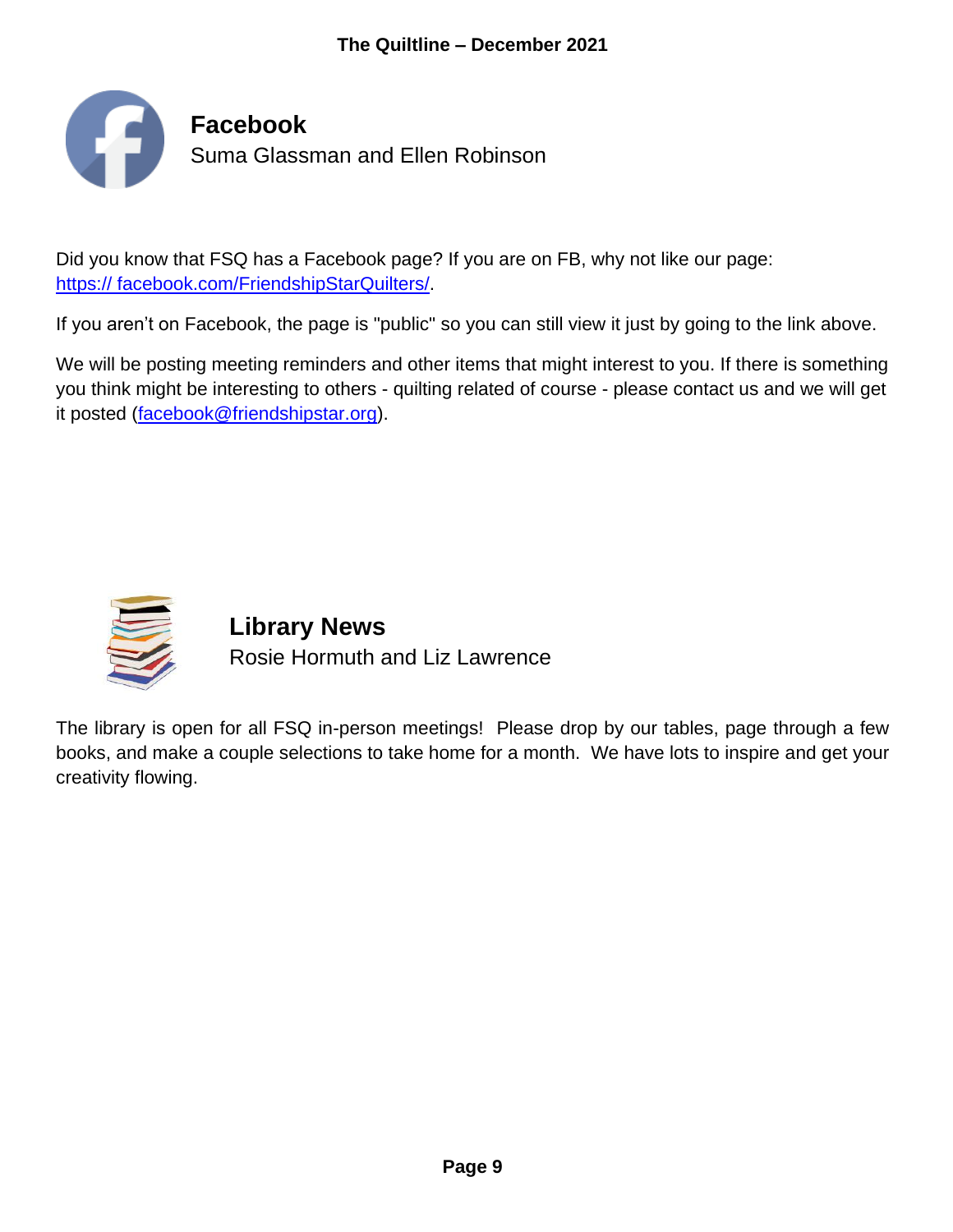

**Membership** Brenda Knopp

Hi!

I hope everyone had a great Thanksgiving and didn't eat too much turkey! Do you believe it is December already? The holidays are here and I wish everyone Happy Holidays. We won't be seeing everyone in person for a couple months but I enjoy seeing everyone on Zoom. I am still accepting membership renewals and always accepting new membership in general.

Happy Holidays to all and Happy Birthday to the special people born in December.

Looking forward to seeing everyone in their respective boxes!

Brenda Knopp Membership Chair





## **December Birthdays**

| Barbara VanDenBerg   | Dec 4             |
|----------------------|-------------------|
| Deborah Chubb        | Dec 5             |
| Nicki Lynch          | Dec 9             |
| <b>Bobbie Draves</b> | <b>Dec 20</b>     |
| <b>Judy Walsh</b>    | Dec <sub>23</sub> |
| Jeanne Burke         | Dec 31            |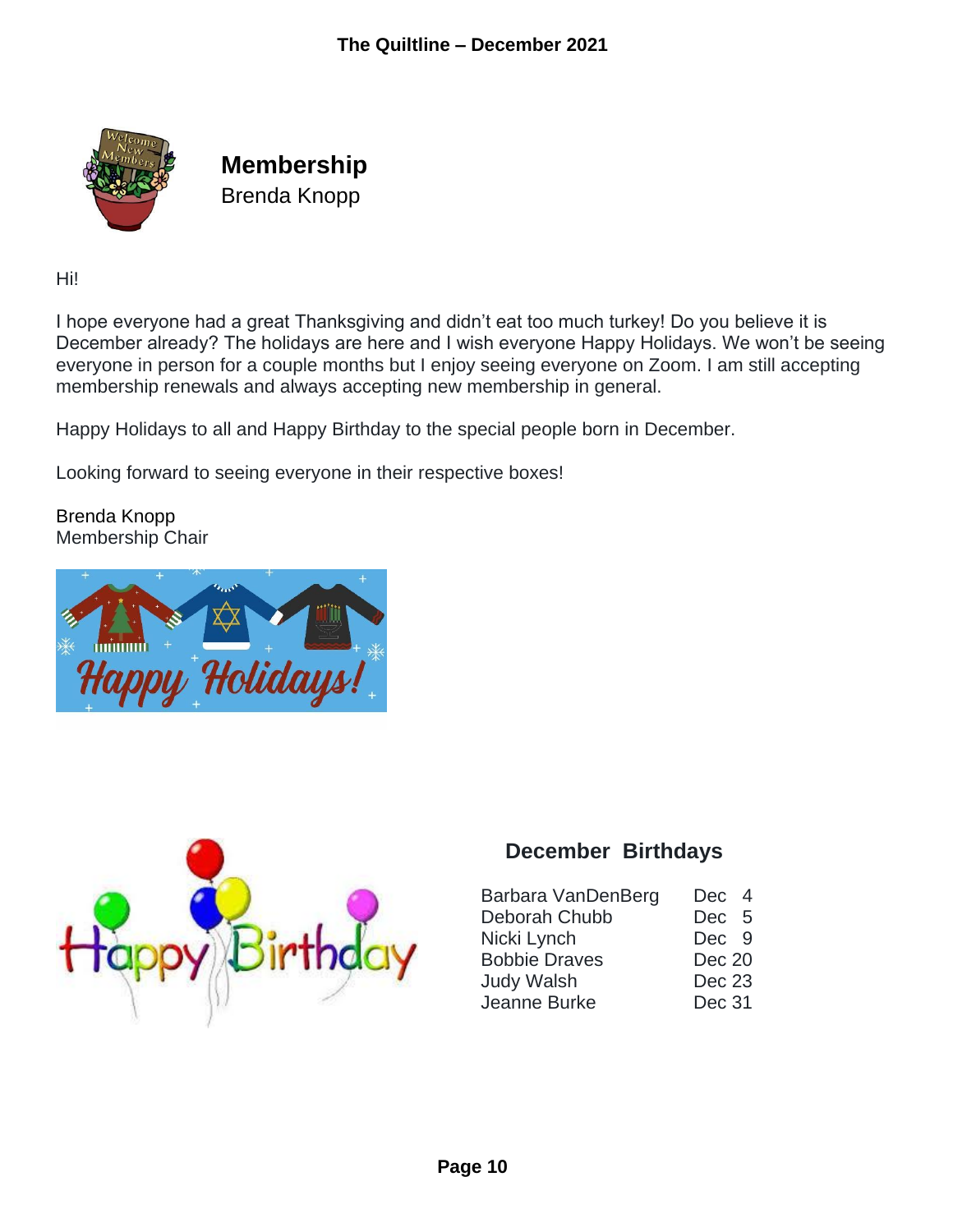

**Tips & Tricks** Judy Walsh

We've probably all heard the words Synthrapol, Retayne and Color Catchers in relation to fabric bleeding. But how many of us know what each one does and when to use it?

The following article will enlighten you on the differences between the 3 products, and how to use them:

[https://lonestarquiltworks.com/blogs/blog/are-they-the-same-or-different-retayne-synthrapol-color](https://lonestarquiltworks.com/blogs/blog/are-they-the-same-or-different-retayne-synthrapol-color-catchers)[catchers](https://lonestarquiltworks.com/blogs/blog/are-they-the-same-or-different-retayne-synthrapol-color-catchers)

*All members are invited to contribute to this column. Please share a sewing/quilting tip you've found helpful by sending in a brief write-up for our next newsletter.*



**Readers' Corner** Linda Duzick

With Christmas approaching, two holiday themed mysteries that I've reread several times are:

#### **A Rumpole Christmas by John Mortimer**

Horace Rumpole, the classic British curmudgeon greets the holiday with his typical sour disposition with delightful and heart-warming results.

#### **Silent Night**, **a Spenser Holiday Novel by Robert B. Parker and Helen Brann**

Spenser and Hawk are hot on the trail of a drug kingpin as the holiday approaches. Yes, I envision Robert Urich as Spenser every time I read this. Parker's Spenser novels are always classic morality tales of good fighting evil. This one is no exception.

*All members are invited to contribute to this column. Please share some of the books or authors you've enjoyed by sending in a brief write-up for our next newsletter.*